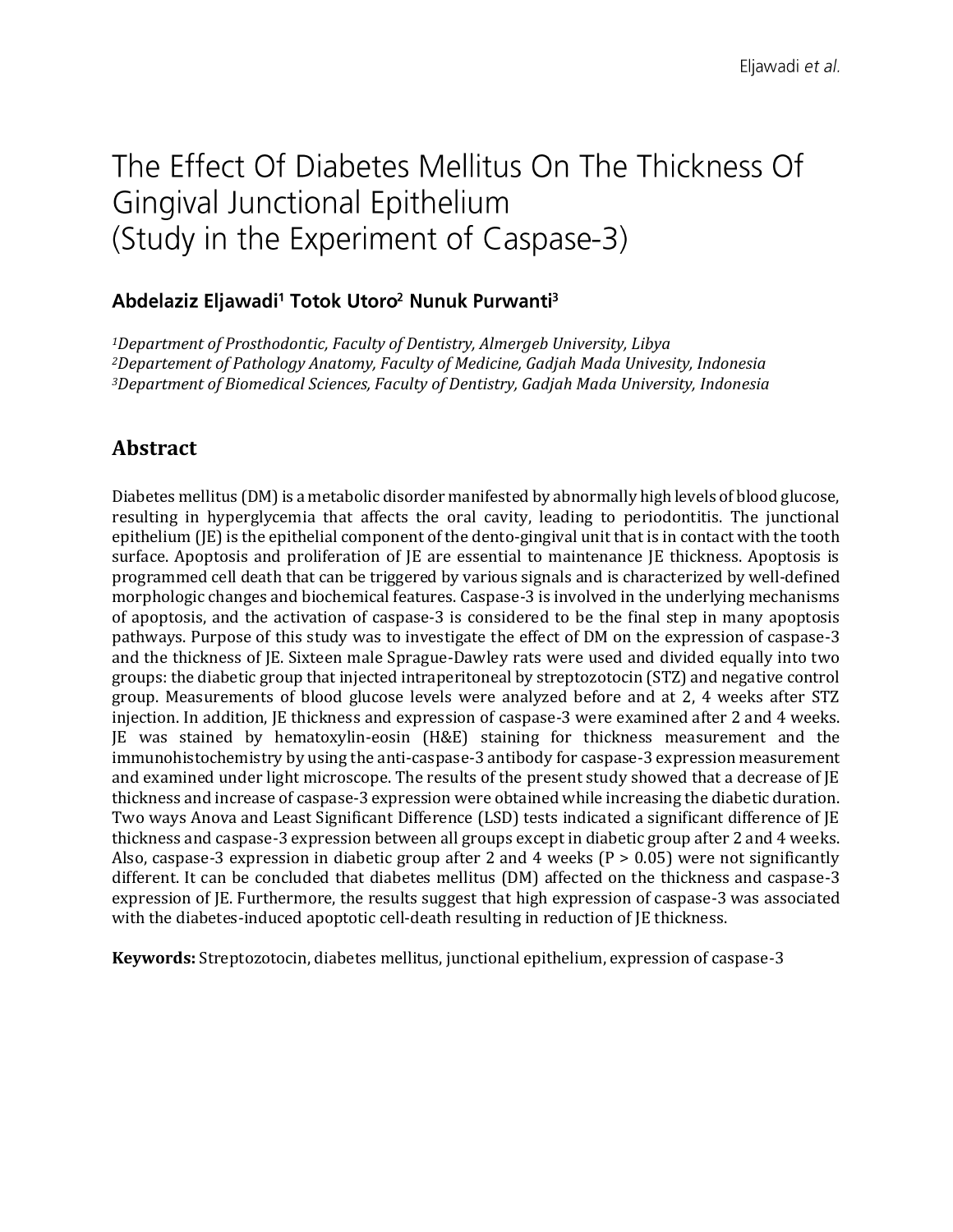## **1. Introduction**

Diabetes mellitus (DM) is a metabolic disorder manifested by abnormally high levels of blood glucose, resulting from defects in insulin production, action, or both. The prevalence of diabetes worldwide was estimated to be 2.8% in 2000 and 4.4% in 2030 1,2. The characteristic feature of diabetes is an abnormal elevation in blood glucose levels. Diabetes mellitus (DM) leads to long-term damage to various organs, leading to retinopathy, nephropathy, angiopathy, atherosclerosis, periodontitis, and impaired wound healing 2,3,4.

Several methods have been used to induce diabetes mellitus in laboratory animals with success. The method which is more uniformly effective, convenient, simple and widely used is the injection of streptozotocin (STZ). This treatment leads to the degeneration of the Langerhans islets of β-cells 5,6, which causes a rapid and selective destruction of β-cells with resulting hyperglycemia when injected in vivo 7.

JE (JE) is the epithelial component of the dento gingival unit. It contacts directly with the tooth surface <sup>8</sup>, located between a non- renewable tooth surface and gingival connective tissue 9. JE may be regarded as the most interesting structure of the gingiva. An apical migration of JE is one of the first changes of periodontitis 8.

On the other hand, apoptosis is a highly regulated form of programmed cell death. It can be triggered by various signals and is characterized by distinct morphologic changes and biochemical features 10,11,12. Apoptosis can be modulated by mediators of inflammation. Abnormal apoptosis has been implicated in various pathologies, e.g., cancer, AIDS, Alzheimer's disease, periodontal diseases, and diabetes 13.

Caspase-3 is a major mediator of apoptosis. It plays a crucial in the promotion of all forms of apoptotic cell death 14. Caspase-3 is considered to be the third final step of apoptosis pathways (Porter et al. 1998; Cai et al. 2002Lu et al. 2009)15,16,17. Based on the background of the study, the objectives of this study were to investigate the effects of diabetes mellitus (DM) on the caspase-3 expression and the JE thickness.

## **2. Material and Method**

This research was an animal experimental laboratory study. All of the animal models were supplied from and cared in LPPT Laboratory, Universitas Gadjah Mada. The animal experiment was conducted following the guidelines approved by Ethics Committee, Faculty of Dentistry, Universitas Gadjah Mada (117/KKEP/FKG-UGM/EC/2011).

Sixteen male Sprague-Dawley rats with an average body weight of 140-150 g (60 days old) have been selected randomly and divided into two groups. Rats in diabetic group were injected intraperitoneally by STZ (Sigma, St. Louis, MO, USA) at the dose of 40 mg/kg of the body weight (BW) (n=8). Rats in the negative control group were left untreated (n= 8). Whole blood was taken from the retro-orbital vein of all rats to determine blood glucose levels before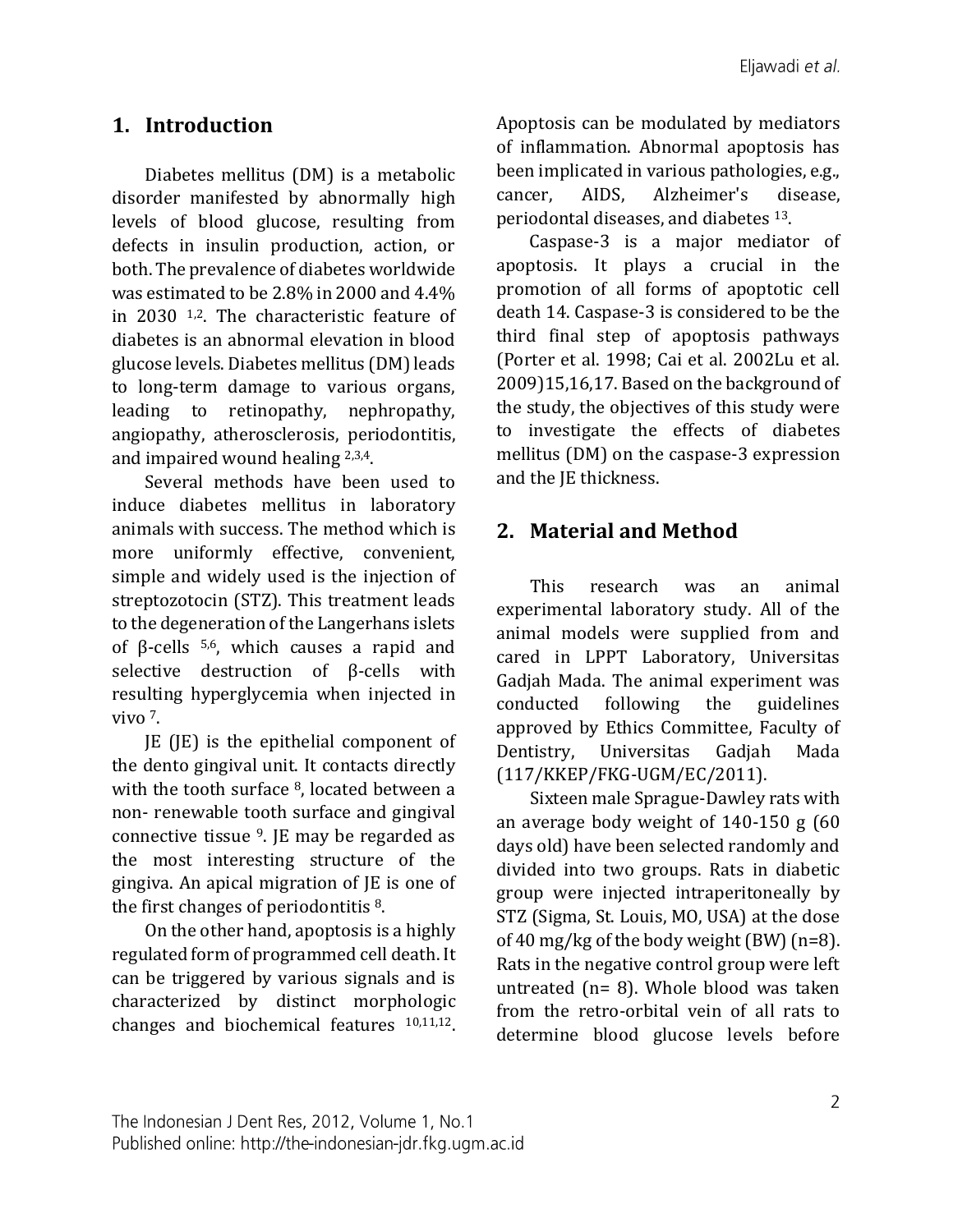treatment and immediately before terminations at 2 and 4 weeks. Serum was separated using a centrifuge (ALC Centrifugette 4206, Milano, Italy) at 1500 g for 5 minutes. Measurements of blood serum glucose levels were conducted by using a spectrophotometry method. Serum from all samples was placed in a labeled plastic tube and stored at -20ºC until testing.

Rats were euthanized and sacrificed by decapitation. Junctional Epithelium (JE) specimens from the molar area of the maxilla were processed for paraffin embedding. Paraffin blocks were cut in 4 µm thickness then stained with hematoxylin-eosin (HE) and caspase-3 immunostaining using Starr Trek HRP DAB Staining Protocol (Product Biocare). Slides were evaluated under a light microscope (Leica DM-LB, Leica, and Wetzlar, Germany) with 400X magnification. Besides, JE cells which expressed brown color after caspase-3 immunostaining considered showed positive expression.

# **3. Results**

### **3.1. Measurement of blood glucose level**

Blood glucose level before as well as after 2 and 4 weeks STZ injection increased simultaneously with the diabetic duration (Table 1). Blood glucose level was evaluated highest in the diabetic group after 4 weeks (215.63±35.63mg/dL) and the lowest in the negative control group (86.10±15.88mg/dL) before treatment (baseline). Hence, STZ injection promotes hyperglycemia condition. Diabetes Mellitus (DM) was evaluated histologically from pancreas samples. The result showed degeneration and decreasing of β-cell number in the Langerhans islets in the diabetic group and lead to diabetes type II (Fig. 1).

| Group           | Measurement               | <b>Before Injection</b> | After 2 Weeks      |
|-----------------|---------------------------|-------------------------|--------------------|
| Control         | Glucose Levels<br>(mg/dl) | $86.10 \pm 15.88$       | $93.31 \pm 5.85$   |
| <b>Diabetic</b> | Glucose Levels<br>(mg/dl) | $97.13 + 11.54$         | $182.79 \pm 64.93$ |

| Table 1. Mean and standard deviation of blood |
|-----------------------------------------------|
| glucose level $(mg/dL)$                       |

Microscopic examinations of pancreas in diabetic and negative control groups after 2 and 4 weeks (Fig 1) showed that degeneration and depression of β-cell number in the Langerhans islets of diabetic group. These degenerations and reduction of the number in the β-cells were associated with increased apoptosis and led to type II diabetes.

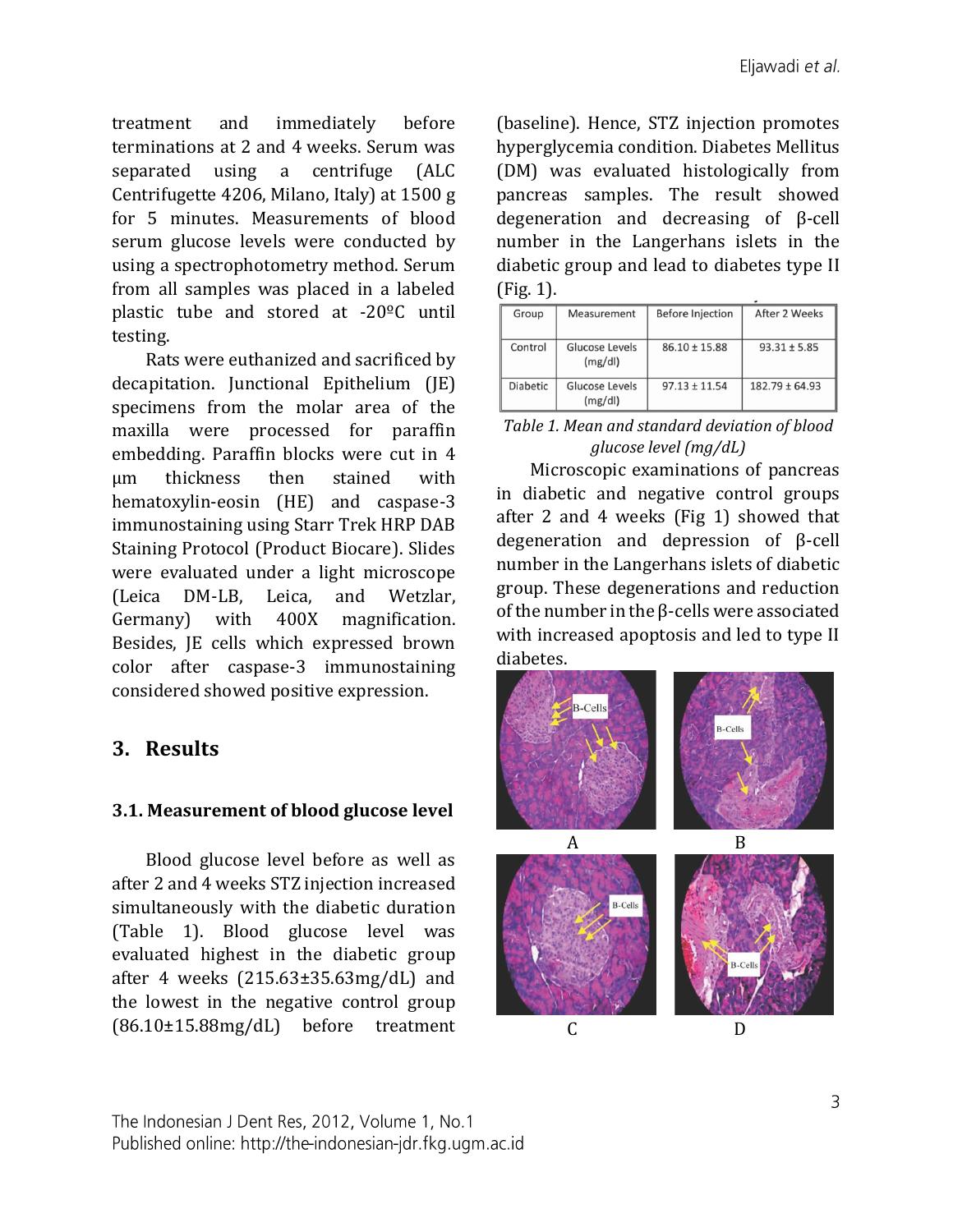Fig.1. Histological observation of pancreas using hematoxylin-eosin (HE) staining and 400X magnification: A. Normal pancreatic β-cells in the negative control group after 2 weeks B. Degeneration and decreasing of pancreatic β-cells number in the diabetic group after 2 weeks administration of STZ. C. No change of normal pancreatic β-cells in the negative control group after 4 weeks. D. Pancreas swelled. Degenerating and slightly decreasing in the number of pancreatic βcells in the diabetic group after 4 weeks STZ injection. Arrowheads indicate β cells.

#### **3.2. Measurement of the thickness of JE**

We examined JE thickness in control as well as diabetic groups after 2 and 4 weeks. As shown in Figure 2, JE thickness decreased gradually according to increasing of the diabetic duration.



Fig.2. JE thickness of the negative control group after 2 weeks (A) and 4

weeks (C). JE thickness reduced in diabetic group at 2 (B) and 4 weeks after injection of STZ (D). JE, Junctional Epithelium; CT, Connective Tissue; D, Dentin; ES, Enamel Space; GM, Gingival Margin; OGE, Oral Gingival Epithelium; OSE, Oral Sulcular Epithelium; CEJ, Cemento-Enamel Junction. Histological figures were taken under a light microscope using 100X magnifications.

We counted from the basal layer facing the connective tissue to suprabasal layer that extending to the tooth surface to evaluate number of JE layers (Table 2). The thickest JE layer was in the negative control group after 2 weeks  $(1.52 \pm 0.12$  layers). JE thickness was reduced by the progress of diabetic duration. The less thick JE was observed in the diabetic group after 4 weeks  $(0.42 \pm 0.10$  layers). ANOVA test showed significantly different JE thickness between duration and groups. The result of Post-Hoc LSD analysis showed significant difference JE thickness among all groups, except in the negative control groups after 2 and 4 weeks ( $p > 0.05$ ).

| Variabel             | Junctional Epithelium Thickness (µm) |                 |  |
|----------------------|--------------------------------------|-----------------|--|
|                      | 2 weeks                              | 4 Weeks         |  |
| <b>Control Group</b> | $1.52 \pm 0.12$                      | $1.49 \pm 0.22$ |  |
| Diabetic Group       | $0.74 \pm 0.18$                      | $0.42 \pm 0.10$ |  |

*Table.2. Mean and standard deviation of JE thickness in negative control and diabetic groups after 2 weeks and 4 weeks STZ injection*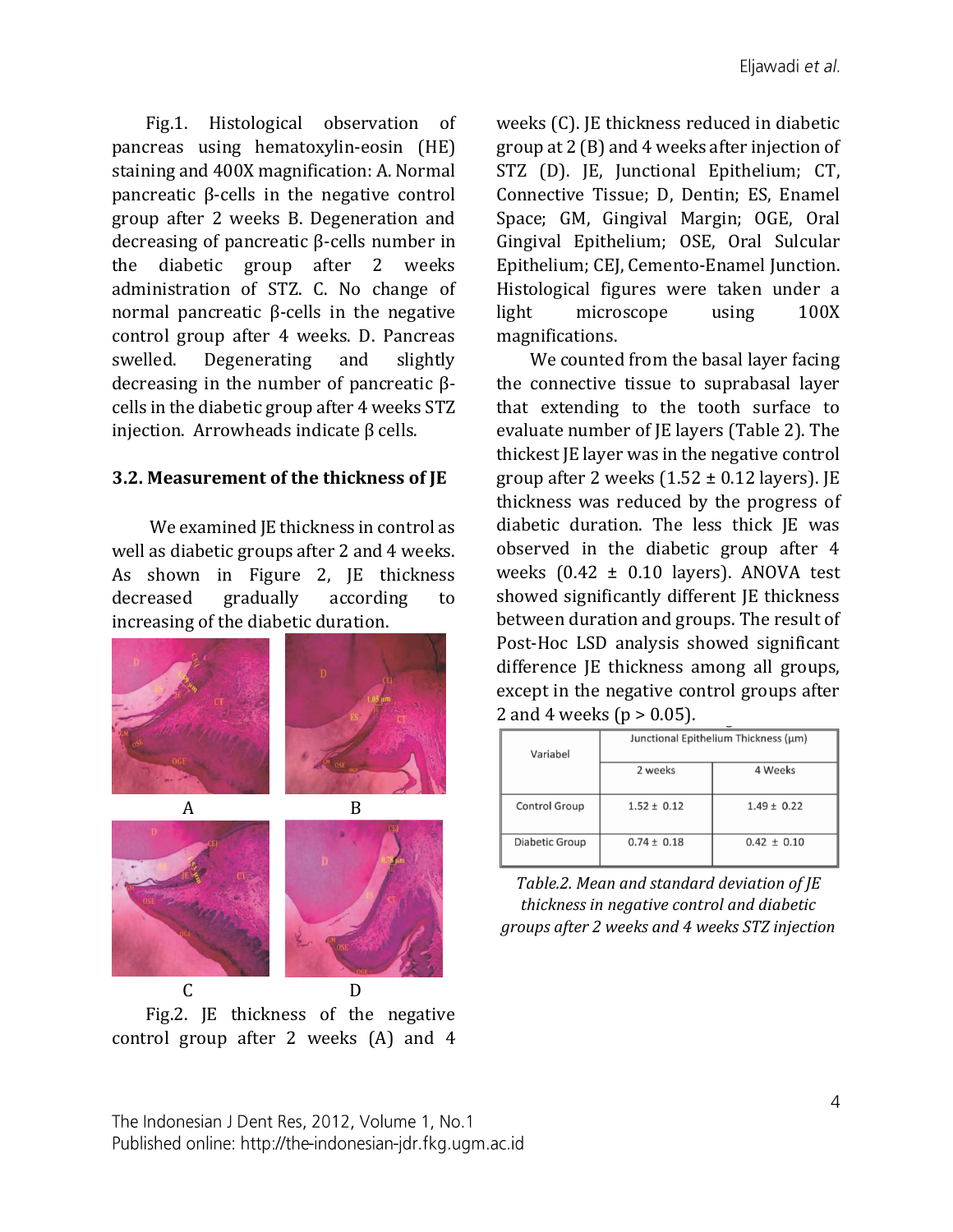#### **3.3. Measurement of Caspase-3 expression of JE**

We counted number of cells expressing Caspase-3 to determine its possible role in the reduction of JE thickness.

Caspase-3 expression of JE in the negative control groups, diabetic groups after 2 and 4 weeks were increased following diabetic duration (Fig 3).



Fig.3. Light microscopic examination of Caspase-3 expression at JE using 100X magnification. Brown color with arrow marker indicates expression of Caspase-3: A.Control group 2 weeks, B. Two weeks after STZ injection groups. C. Negative control group 4 weeks. D. Four weeks after STZ injection groups. JE, Junctional Epithelium; CT, Connective Tissue; D, Dentin; ES, Enamel Space; GM, Gingival Margin; OGE, Oral Gingival Epithelium; OSE, Oral Sulcular Epithelium; CEJ, Cemento-Enamel Junction).

As shown in Fig 3, there was no expression of Caspase-3 in the negative control group after 2 and 4 weeks. However, in the diabetic group, STZ injection promotes diabetic conditions that induced activation of Caspase-3 expression in JE. High expression of Caspase-3 was found in basal cells and suprabasal cells of JE in the diabetic group after 2 weeks and increase slightly in after 4 weeks.

| Variabel             | Expression of Caspase-3 in JE |                    |  |
|----------------------|-------------------------------|--------------------|--|
|                      | 2 weeks                       | 4 Weeks            |  |
| <b>Control Group</b> | $11.50 \pm 16.50$             | $27.00 \pm 24.54$  |  |
| Diabetic Group       | 145.00 ± 47.70                | $170.75 \pm 50.26$ |  |

#### *Table.3. Mean and standard deviation (Means ± SD) of Caspase-3 expression of JE in negative control and diabetic groups*

Cell expressed Caspase-3 was counted in all area of JE (Table 3). It was found that the number of JE cells expressed Caspase-3 was increased along with diabetic duration (Table3). The highest number of cell expressed Caspase-3 was found in diabetic group after 4 weeks  $(170.75 \pm 50.26)$ . The negative control group showed the lowest number of cell expressed Caspase-3 after 2 weeks (11.50 ± 16.50). Post-Hoc LSD test showed significant difference of number of cells expressed Caspase-3 between groups, except in negative control group after 2 and 4 weeks, and in diabetic groups after 2 and 4 weeks ( $P > 0.05$ ).

## **4. Discussion**

The previous study reported intravenously and intraperitoneally administration of STZ induced diabetes in animal models especially rats and mice. Intraperitoneal injection dose ranging from 25 to 100mg/kg STZ successfully induced a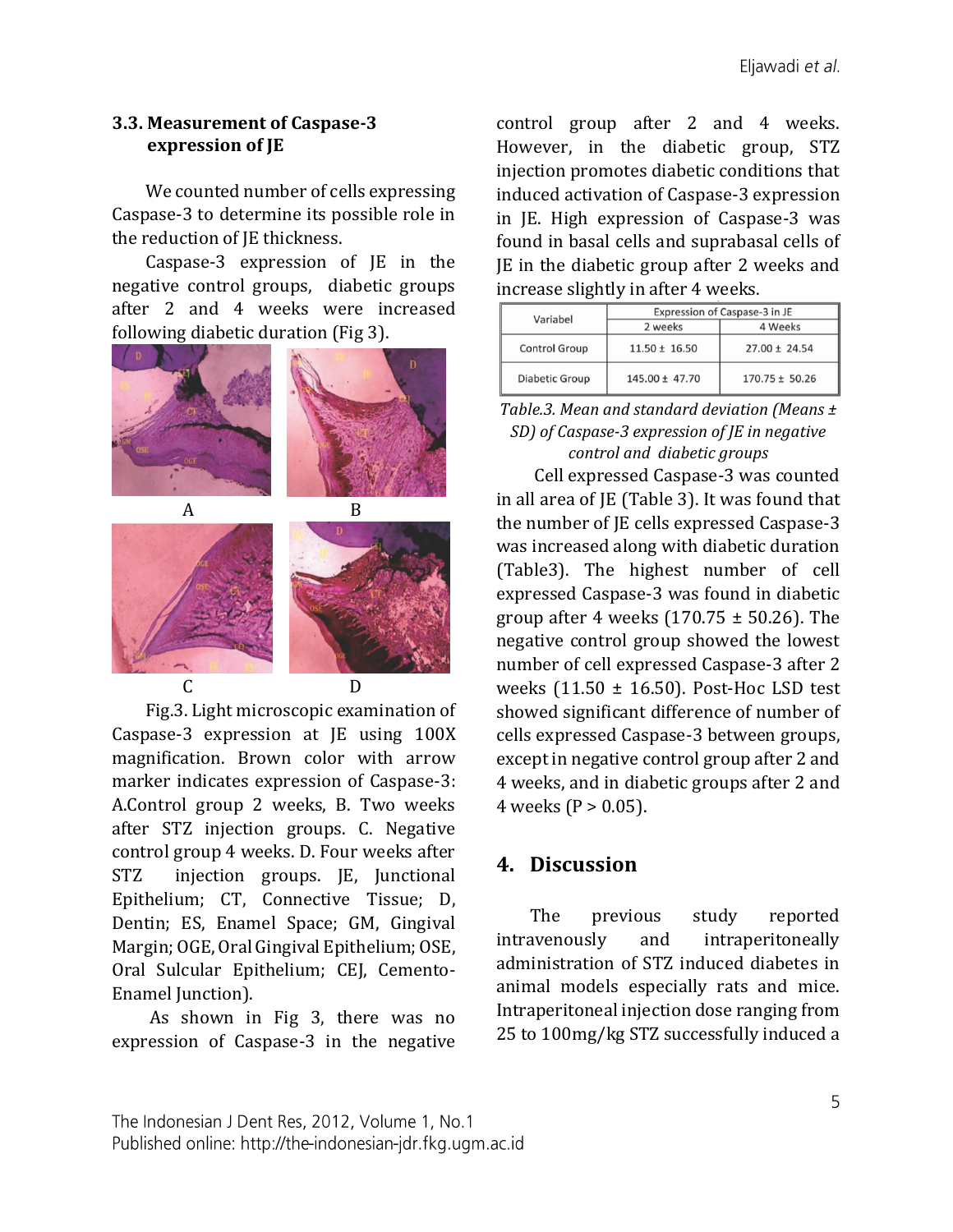dose-dependent hyperglycemia in rat 5,6. In this study, we administered a single dose of 40 mg/kg of STZ intraperitoneally to induce diabetic condition based on our preliminary study.

The result of this study showed blood glucose levels increased 2 weeks after STZ injection compared to negative control groups. The slight increase in blood glucose levels indicated chronic hyperglycemia in the diabetic group. Hence, hyperglycemia was considered to be the first stage of induction of diabetes. In agreement with other studies, the result suggests that alterations in blood glucose revealed a dose-response relationship between STZ and the severity of diabetes. Hyperglycemia was observed in rats within 3 days of STZ treatment and within a week to 10 days 7,18,19,20.

Most of studies on experimental diabetes mentioned STZ injection leads an autoimmune process that promotes pancreas swelling then degeneration in Langerhans islet β-cells thus induces diabetes mellitus in the 2-4 days. In this study, the light microscopy evaluation showed degeneration on β-cells Langerhans islet of diabetic rat 2 and 4 weeks after STZ administration. This degeneration, as well as the decrease number β-cells, indicated type II diabetes 5,18,21. This reduction in β-cell number was associated with increased apoptosis mediators 22.

It was found that diabetic condition reduces JE thickness. Since the size of cell populations was determined by the rates of cell proliferation, differentiation, and death by apoptosis $23$ , we evaluated apoptosis mediator Caspase-3 role. Previous studies showed Caspase-3 plays a crucial and extensive role in the promotion of apoptotic cell death. The activation of Caspase-3 is considered to be the final step in different apoptosis routes. 14,15. In agreement with the literature, there was an increase of Caspase-3 expression in diabetic groups after 2 and 4 weeks compared to the negative control groups. The data obtained from this study showed that the diabetic group after 4 weeks exhibited the highest expression of Caspase-3 in JE.

Recent studies provide evidence of type I diabetes was associated with elevated levels of systemic markers of inflammation 24. Diabetes promotes the formation of Advanced Glycation Endproducts (AGEs) and reactive oxygen species (ROS), as well as higher levels of Tumor Necrosis Factor-α (TNF-α), interleukin-6 and oxidative stress. ROS are potent inducers of apoptosis. TNF induces apoptosis by binding to the TNF receptor-1, which has a death domain that triggers the initial events in apoptosis, and by stimulating expression of pro-apoptotic genes 10,25,26. In this study, all of these factors might be affected on JE and lead to tissue destruction via direct effects on basal and suprabasal cells, or indirectly through promoting inflammation and apoptosis of these matrix-producing cells. Thus, by enhancing the production of ROS, TNF, and AGEs, diabetes may impair the tissue healing response and decrease the thickness of JE.

In recent studies, diabetes causes thickening of vascular basement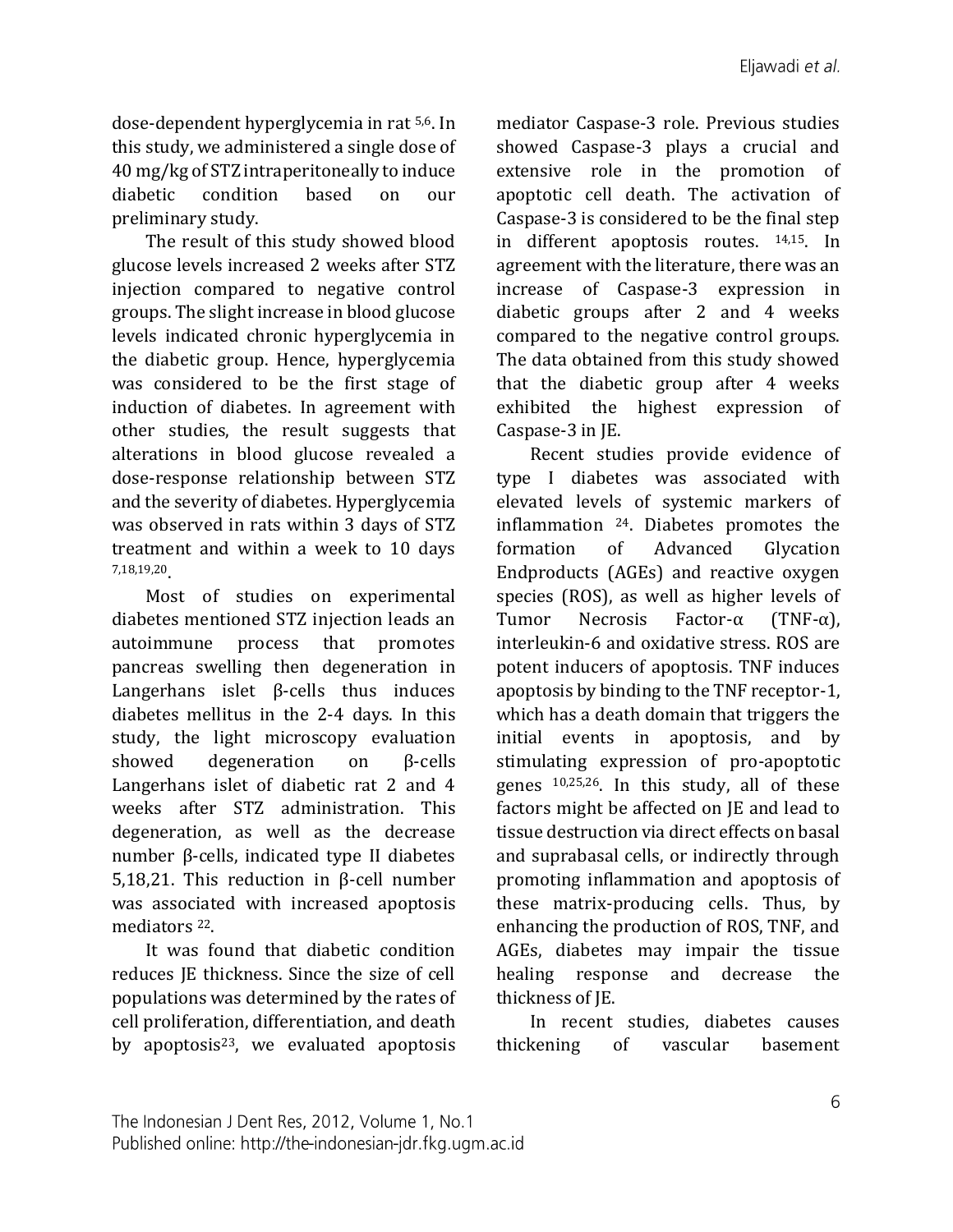membranes thus reducing tissue nutrition and migration of leukocytes. Tissue maturation and homeostasis appear to be affected by glucose levels 20,27,28. The histological findings of the present study indicated that the reducing tissue nutrition and leukocytes migration might affect JE. This phenomenon indicated by a slight decrease of JE thickness in basal layer facing the connective tissue and the suprabasal layer extending to the tooth surface.

It was found that diabetes was also able to induce apoptotic cell-death in JE by activating Caspase-3. Several aspects of diabetes could enhance apoptosis. Longterm complications of diabetes are mainly associated with prolonged hyperglycemia. Several studies have explained the biochemical pathways that lead to vascular complications. These include activation of the polyol pathway, leading to the formation of AGEs and oxidative stress along with an accumulation of diacylglycerol and activation of protein kinase C 10,24. There are several mechanisms by which AGEs can enhance apoptosis: the direct activation of caspase activity and indirect pathways that increase oxidative stress or the expression of proapoptotic genes that regulate apoptosis 29. AGEs products can affect connective tissue by promoting apoptosis of matrixproducing cells. The number of cells capable of producing matrix would be reduced because of apoptosis 10. Extracellular matrix production has been observed even in diabetic conditions 29. Most importantly, apoptosis and high expression of Caspase-3 induced by high

levels of glucose were suppressed by a Caspase-3–specific inhibitor 12,16,25.

# **5. Conclusion**

Diabetes mellitus influences the reduction of junctional epithelium thickness in rat models and increases the Caspase-3 expression of JE.

## **6. Acknowledgement**

This research is supported by Libya Government scholarship. We thank to Mr Wasino for his technical assistant in rat handling.

# **7. References**

- 1. Yoo-Jung, U.M., Jung, U.W., Kim, C.S., Bak, E.J., Cha, J.H., Yoo, Y.J., Choi, S.H., 2010, The Influence of Diabetes Mellitus on Periodontal Tissues: A Pilot Study, J Perio Imp Sci; 40:49-55 • doi: 10.5051/jpis.40.2.49.J. Clerk Maxwell, A Treatise on Electricity and Magnetism, 3rd ed., Vol. 2. Oxford: Clarendon, 1892, pp. 68–73.
- 2. Abeeleh, M.A., Ismail, Z.B., Alzaben, K.R., Halaweh, S.A., Essa, M.K., Abuabeeleh, J., Alsmady, M.M., 2009, Induction of Diabetes Mellitus in Rats Using Intraperitoneal Streptozotocin: A Comparison between 2 Strains of Rats, E. J.P., Inc; ISSN 1450-216X Vol.32 No.3, pp.398-402.K. Elissa, "Title of paper if known," unpublished.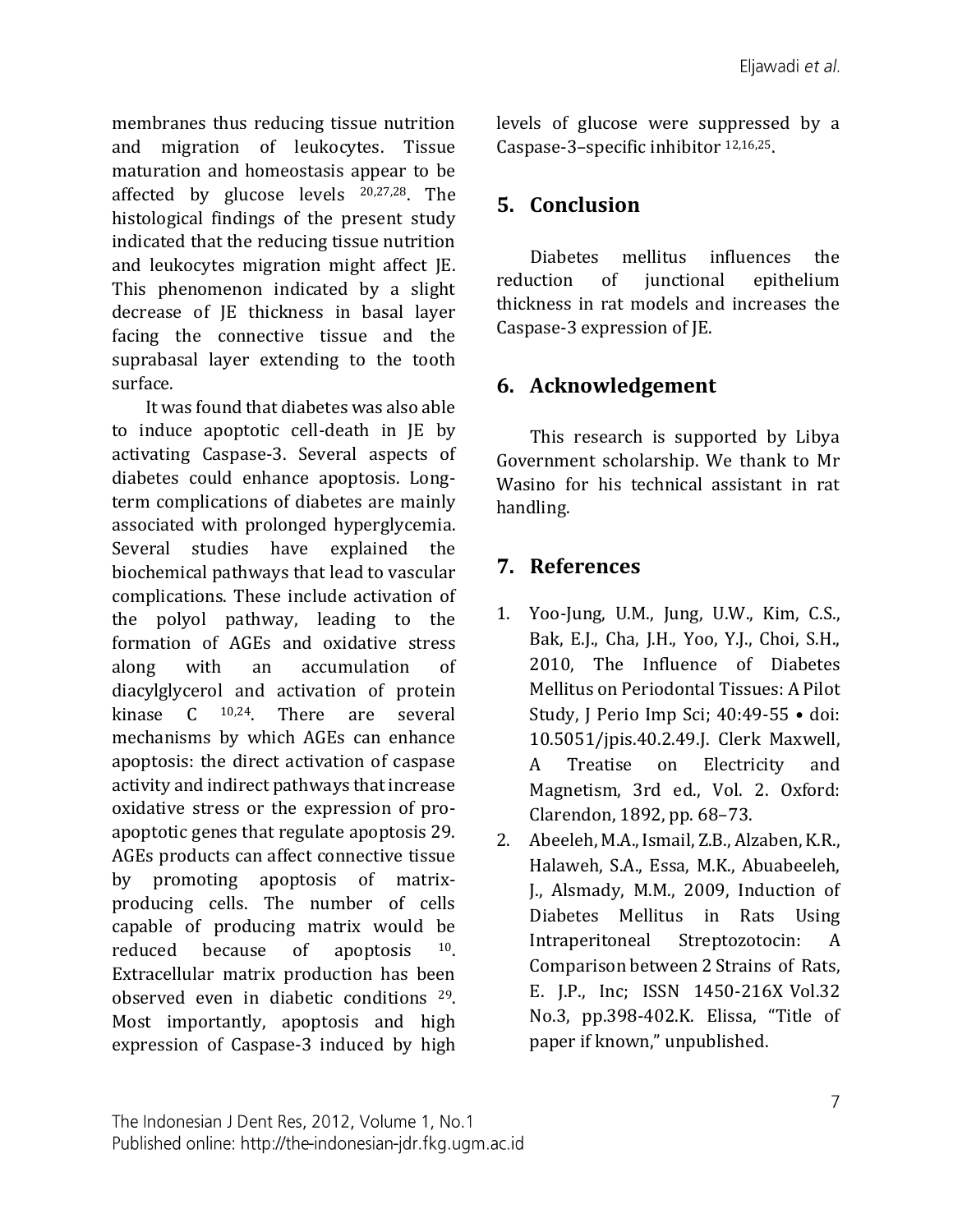- 3. Akbarzadeh, A., Norouzian, D., Mehrabi, M.R., Farhangi, A., Verdi, A.A., Mofidian, S.M.A., Rad, B.L., 2007, Induction of Diabetes by Streptozotocin In Rats, J Biol Chem; 22 (2) 60-64.Y. Yorozu, M. Hirano, K. Oka, and Y. Tagawa, "Electron spectroscopy studies on magnetooptical media and plastic substrate interface," IEEE Transl. J. Magn. Japan, Vol. 2, pp. 740–741, August 1987 [Digests 9th Annual Conf. Magnetics Japan, p. 301, 1982].
- 4. Bosshardt, D.D., Lang, N.P., 2005, The Junctional Epithelium: from Health to Disease, Dent Res; 84(1):9-20.
- 5. Cai, L., Wei, L., Wang, G., Guo, L., Jiang, Y., Kang, Y.J., 2002, Hyperglycemia-Induced Apoptosis in Mouse: Myocardium Mitochondrial Cytochrome c–Mediated Caspase-3 Activation Pathway, Diabetes; 51: 1938–1948.
- 6. Claudino, M., Ceolin, D.S., Alberti, S., Cestari, T.M., Spadella, C.T., Rubira, L.R.F., Garlet, G.P., Assis, G.F.D., 2007, Alloxan-Induced Diabetes Triggers the Development of Periodontal Disease in Rats, PLoS ONE;2(12): e1320. Doi: 10.1371/ journal.pone.0001320.
- 7. Fullgrabe, J., Hajji, N., Joseph, B., 2010, Cracking the Death Code: Apoptosis Related Histone Modifications, Cell Death and Differentiation; Am J Respir Crit Care Med; 17, 1238–1243.
- 8. Graves, D.T., Liu, R., Alikhani, M., Mashat, H., Trackman, P.C., 2006, Diabetes-enhanced Inflammation and Apoptosis—Impact on Periodontal Pathology, J Dent Res; 85(1):15-21.
- 9. Hagerkvist, R., Makeeva, N., Elliman, S., Welsh, N., 2006, Imatinib Mesylate (Gleevec) Protects Against Streptozotocin-Induced Diabetes and Islet Cell Death in Vitro, Cell Biol Inter; 30,1013e1017.
- 10. Kantarci, A., Augustin, P., Firatli, E., Sheff, M.C., Hasturk, H., Graves, D.T., Trackman P.C., 2007, Apoptosis in Gingival Overgrowth Tissues, J Dent Res; 86(9):888-892.
- 11. Khan, S.Y., 2009, Short communication: Diabetes and its implication in periodontics, Biomedical Research; 20 (2): 87-88.
- 12. Lalla, E., Cheng, B., Lal, S., Kaplan, S., Softness, B., Greenberg, E., Goland, R.S., Lamster, I.B., 2007, Diabetes Mellitus Promotes Periodontal Destruction in Children, J Clin Periodontol; 34: 294– 298. doi: 10.1111/j; 1600- 051X.2007.01054.x.
- 13. Lenzen, S., 2008, The Mechanisms of Alloxan- and Streptozotocin-Induced Diabetes, Diabetologia, J Dent Res; 51:216–226.
- 14. Lu, Y.Y., Chen, T.S., Jun-Le, Q., Pan, W.L., Sun, L., Wei, X.B., 2009, Dihydroartemisinin (DHA) Induces Caspase-3-Dependent Apoptosis in Human Lung Adenocarcinoma ASTC-A-